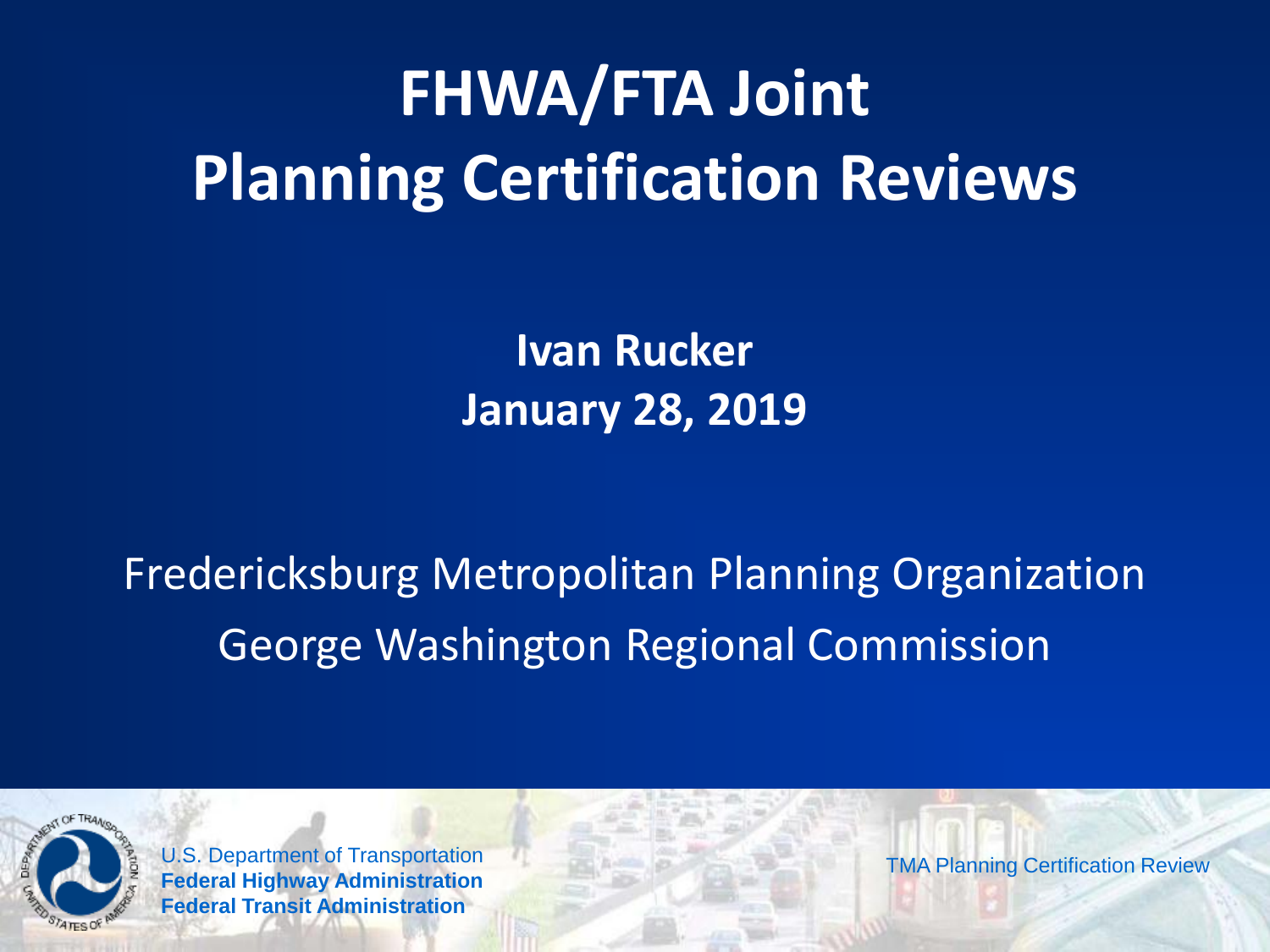#### **Certification**

*The Secretary shall ensure that the metropolitan planning process of a metropolitan planning organization serving a transportation management area is being carried out in accordance with applicable provisions of Federal law. [23 USC 134(k)(5)(A)(i) and 49 USC 5303(k)(5)(A)(i)]*



U.S. Department of Transportation **Federal Highway Administration Federal Transit Administration**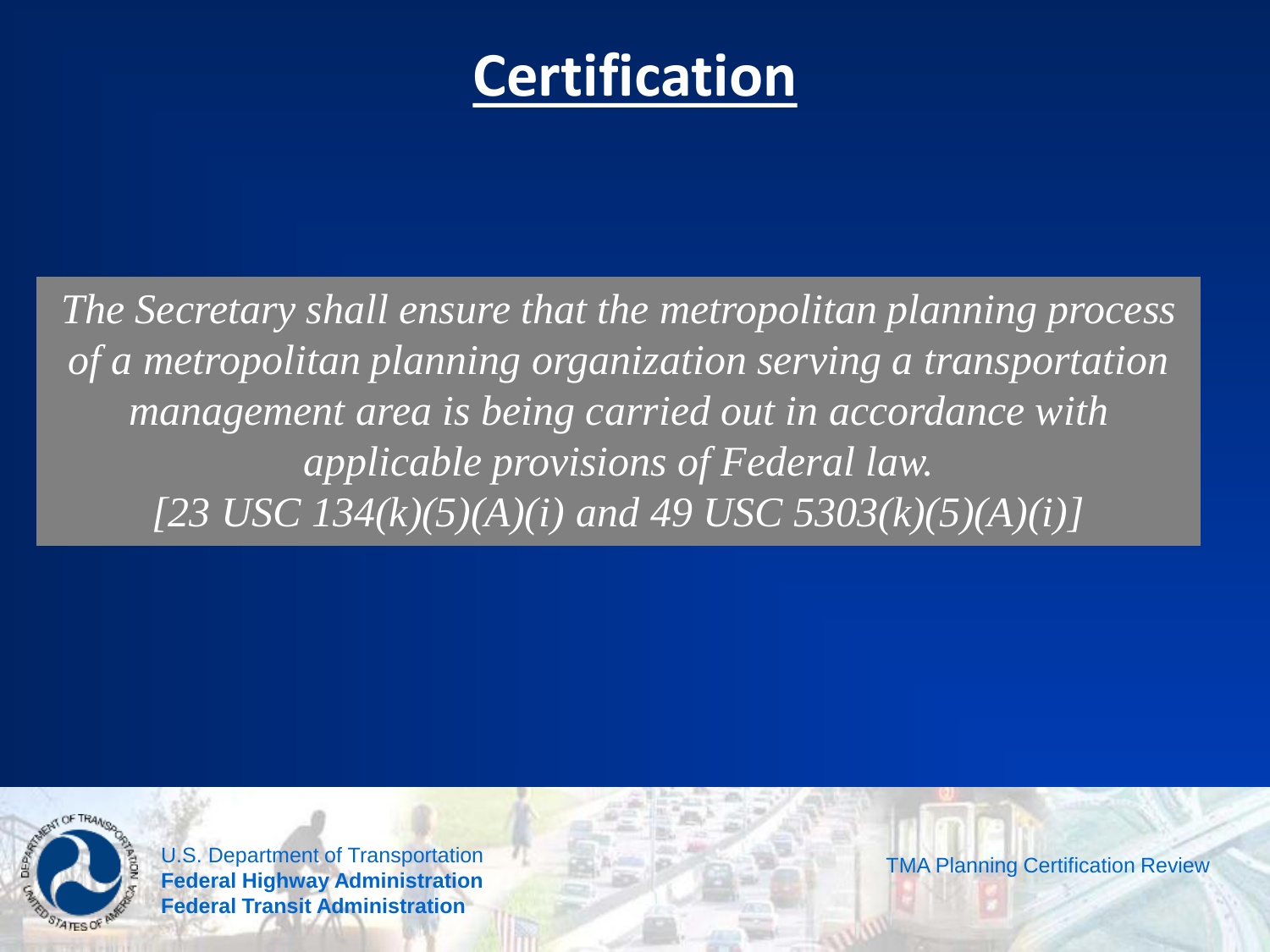### **Definition, Purpose and Frequency of Review**

**What is it?** In depth, documented review of planning process

**What for?** To ensure planning and program process consistent with federal law and regulations

■**How often?** At least every 4 years



U.S. Department of Transportation **Federal Highway Administration Federal Transit Administration**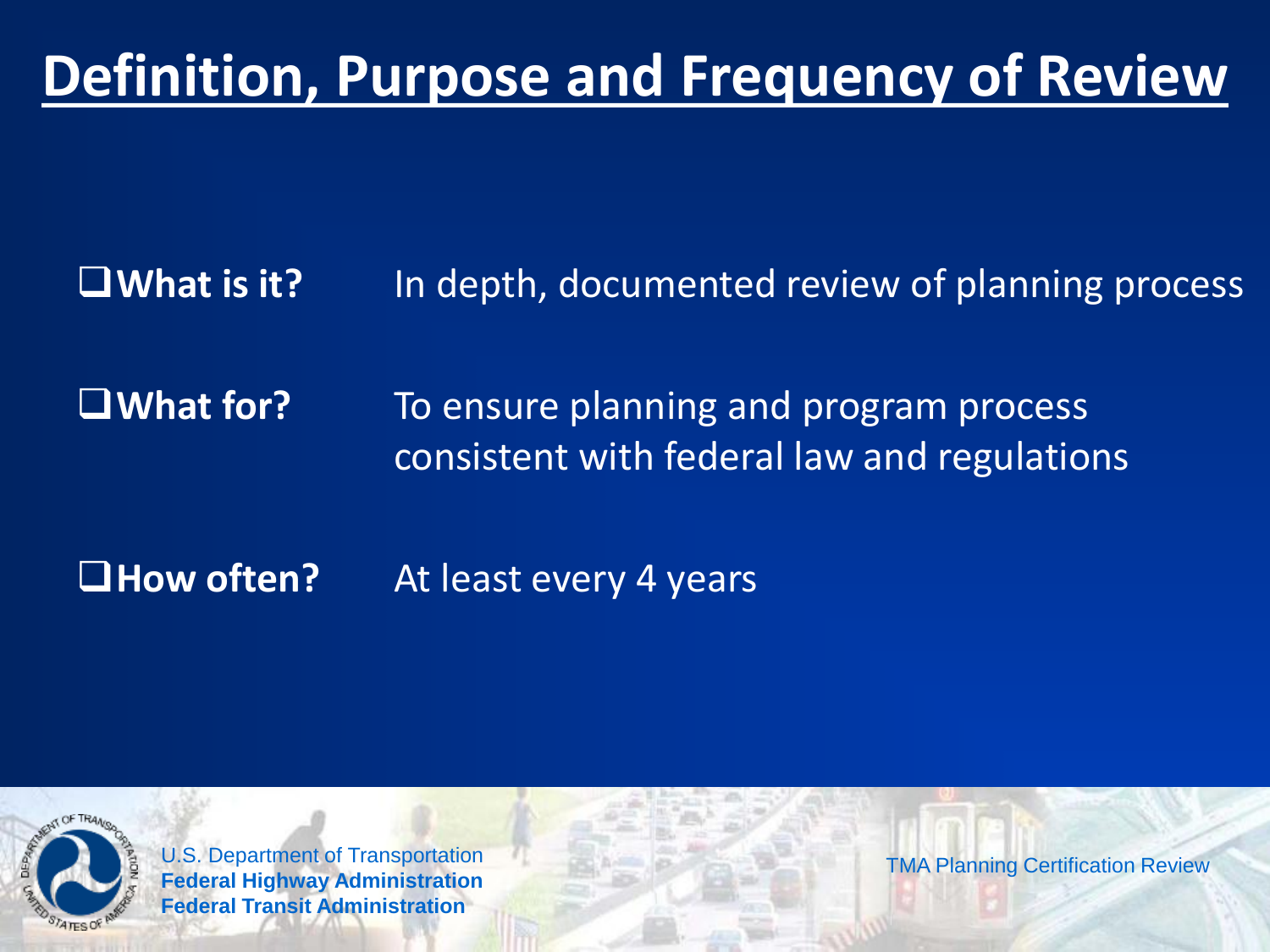#### **Certification Review**

The Certification is not just a review of the MPO or its staff; rather, it is a review of the planning process conducted by all agencies (State, MPO, and transit operators) charged with carrying out the process on a daily basis. This shared responsibility is specifically addressed in the regulations:

*The MPO, State(s), and the providers of public transportation shall cooperatively determine their mutual responsibilities in carrying out the metropolitan transportation planning process. [23 CFR 450.314(a)]* 



U.S. Department of Transportation **Federal Highway Administration Federal Transit Administration**

TMA Planning Certification Review

4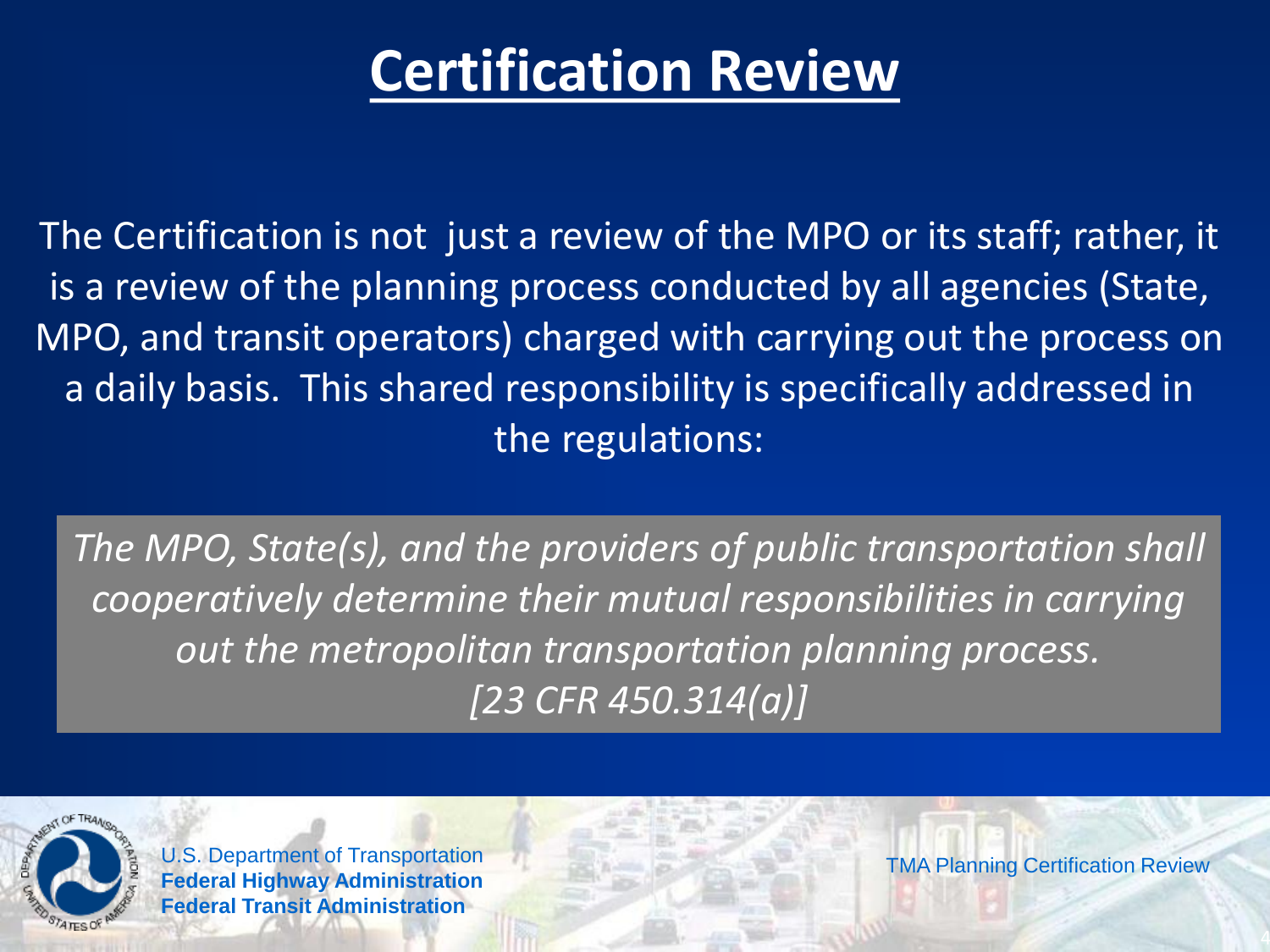### **Areas of Review (Traditional)**

- Organization Structure (Bylaws, Committees, etc.)
- Planning Boundaries
- Agreements and Contracts
- Regional Long Range Plan
- Regional TIP
- Unified Planning Work Program
- Financial/Fiscal Constraint
- Project Selection Process
- Public Participation Plan
- Travel Demand Model
- Performance Based Planning
- Title VI Civil Rights/Nondiscrimination **Statutes**
- Self Certification/Procurement Procedures
- Congestion Management Process
- Transit
- Consultation/Coordination Procedures
- Listing of Obligated Projects
- Bike/Ped Planning
- Freight Planning
- Air quality/Conformity



U.S. Department of Transportation **Federal Highway Administration Federal Transit Administration**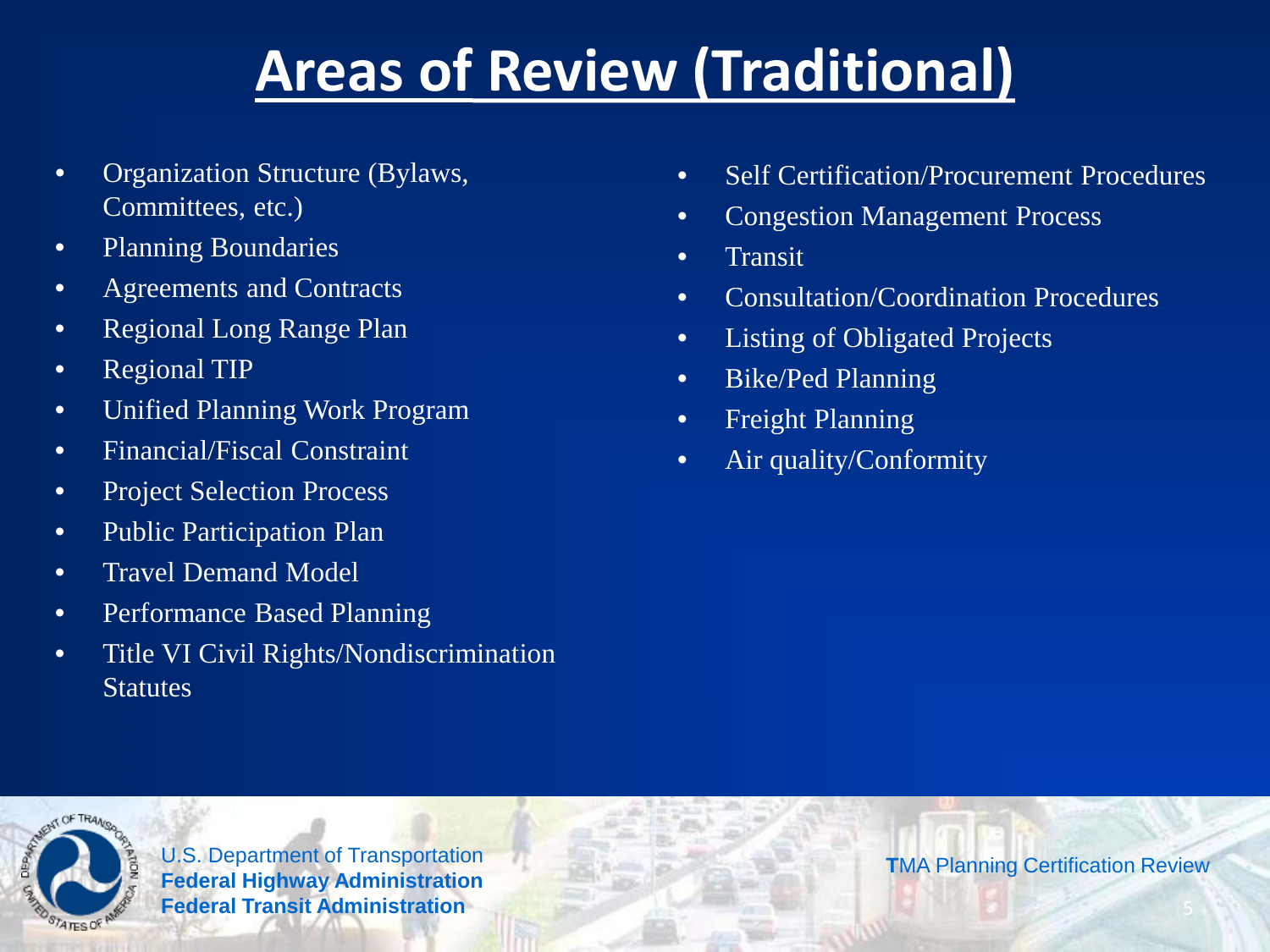### **Areas of Review (Risk-Based)**

- Risk-based review focuses on high-risk areas, both threats and opportunities, and does not attempt to cover every planning topic.
- Areas of Review (Example)
	- Agreements/Contracts (3-C, Performance, Planning (including PL Agreement/Contract and UPWP)
	- Project Selection Process (including CMP)
	- Performance Based Planning
	- Title VI Civil Rights/Nondiscrimination



U.S. Department of Transportation **Federal Highway Administration Federal Transit Administration**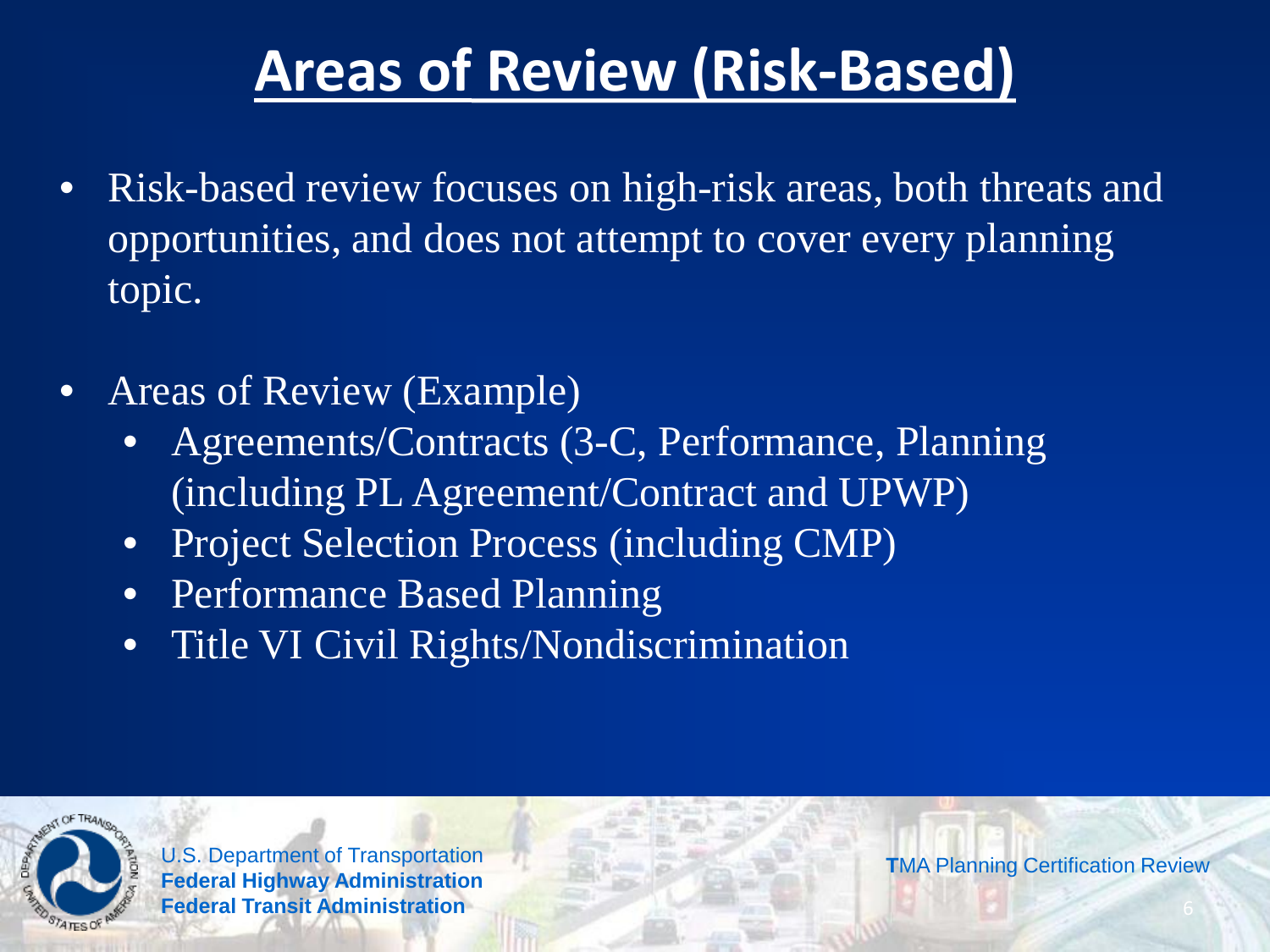#### **Certification - Public Hearing**

*In making certification determinations under this paragraph, the Secretary shall provide for public involvement appropriate to the metropolitan area under review. [23 USC 134(k)(5)(D)]* 

*In conducting a certification review, the FHWA and the FTA shall provide opportunities for public involvement within the metropolitan planning area under review. The FHWA and the FTA shall consider the public input received in arriving at a decision on a certification action. [23 CFR 450.336(b)(4)]*



U.S. Department of Transportation **Federal Highway Administration Federal Transit Administration**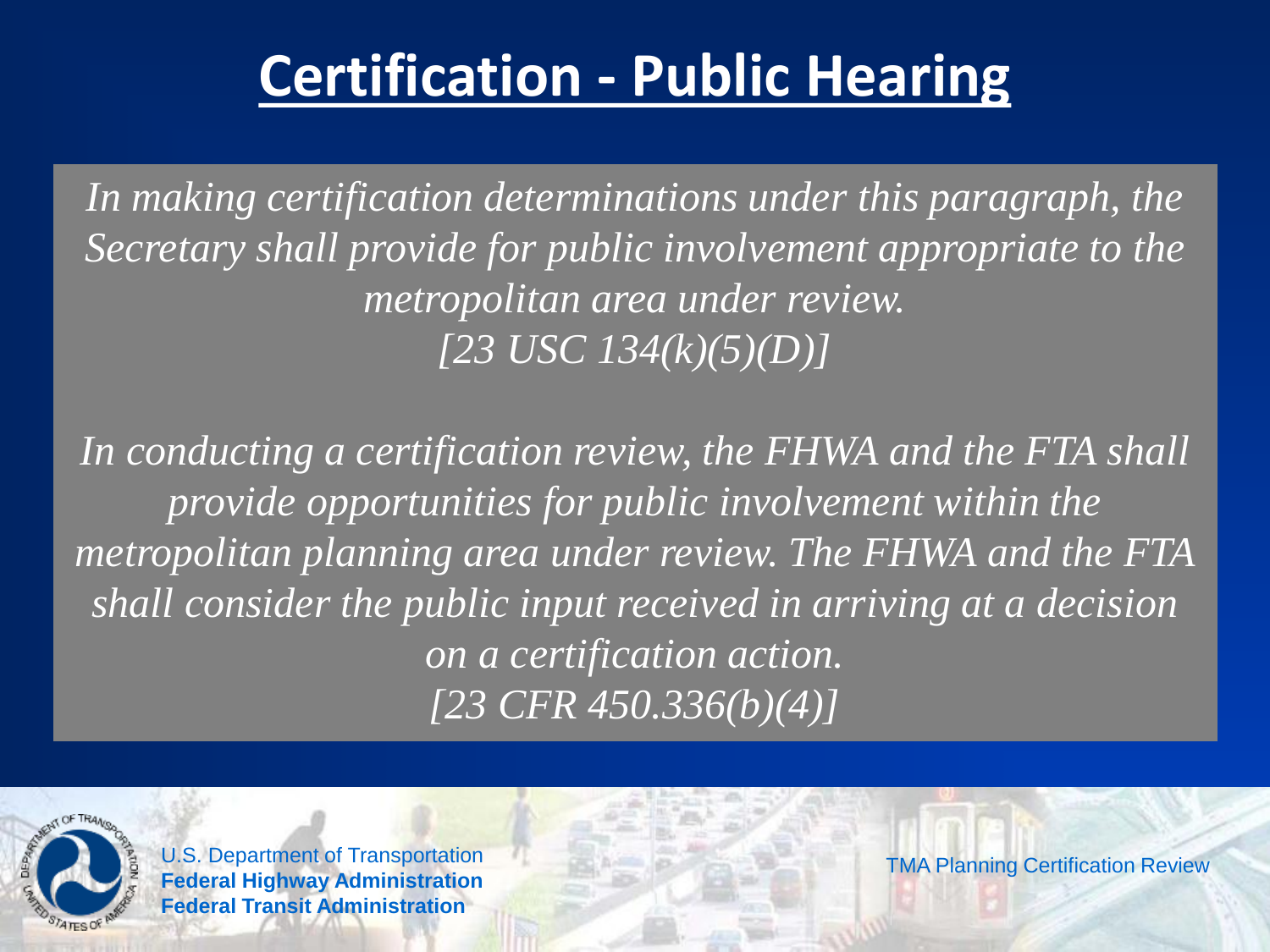### Certification Finding Categories

| <b>Overall</b><br><b>Finding</b>                            | <b>Certification</b><br>Category                                                 | <b>Implications</b>                                                                                                                                                                                                                                                                                                                                                                                                                                                                                               |
|-------------------------------------------------------------|----------------------------------------------------------------------------------|-------------------------------------------------------------------------------------------------------------------------------------------------------------------------------------------------------------------------------------------------------------------------------------------------------------------------------------------------------------------------------------------------------------------------------------------------------------------------------------------------------------------|
| <b>Fully Meets</b><br><b>Requirements</b>                   | 1. Certified<br>450.336(b)(1)(i)                                                 | Certified for four years, unless a new Certification<br>determination is made sooner.                                                                                                                                                                                                                                                                                                                                                                                                                             |
| <b>Substantially</b><br><b>Meets</b><br><b>Requirements</b> | 2. Certified with<br>Conditions<br>450.336(b)(1)(ii)                             | Certified for four years, with Corrective Actions<br>that define items requiring attention. Corrective<br>Actions are important, but the immediate situation<br>does not warrant withholding project approvals.<br>May set milestone dates and could require<br>reevaluation of progress before the end of the four-<br>year period. The Corrective Action could be<br>resolved once the cited item(s) have been<br>addressed sufficiently. Failure to respond could<br>lead to a more restrictive Certification. |
| <b>Does Not</b><br><b>Meet</b><br><b>Requirements</b>       | 3. Certified with<br>Conditions and<br><b>Restrictions</b><br>450.336(b)(1)(iii) | Certified. Corrective Actions define items required<br>to achieve Certification Category 1 or 2. The<br>Corrective Actions are very serious; therefore, only<br>specific categories of programs or projects will be<br>allowed to proceed. Corrective Actions will set<br>milestone dates and require reevaluation of<br>progress. Status could be upgraded to a Certified<br>Category 1 or 2 once the cited items have been<br>corrected. Failure to respond could lead to<br>mandatory withholding of funds.    |
|                                                             | 4. Not Certified<br>450.336(b)(1)(iii)<br>& 450.336(b)(2)                        | Not Certified. Corrective Actions define items<br>required to achieve Certification. The Corrective<br>Actions are very serious and warrant the<br>withholding of attributed funds. Corrective Actions<br>will set milestone dates and will require<br>reevaluation of progress. Status could be upgraded<br>to a Certified condition once the cited items have<br>been corrected. Failure to respond could lead to<br>mandatory withholding of funds.*                                                           |